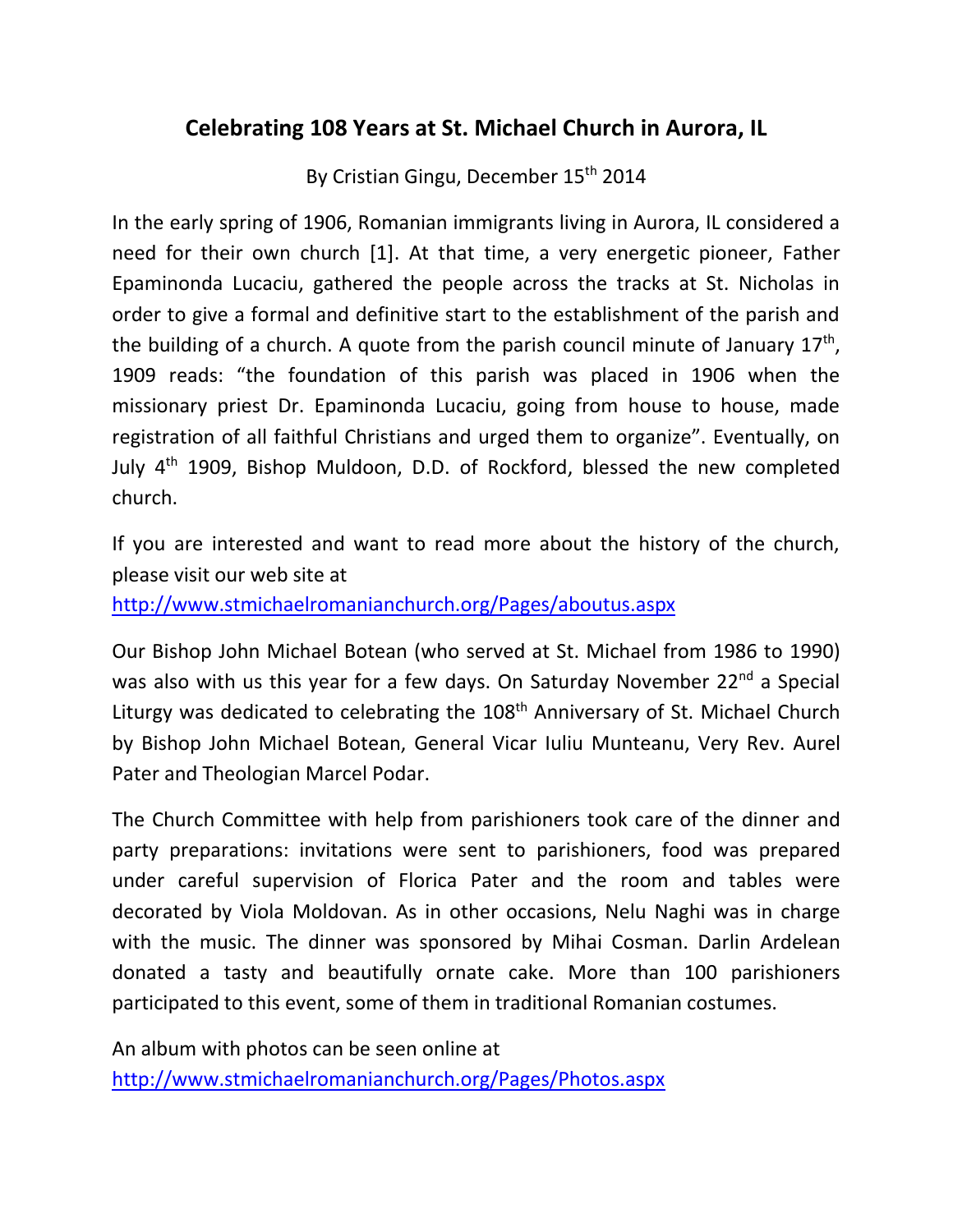We are all proud to be part of this great parish and we wish our loved St. Michael Church "Happy Anniversary" for many years to come: "La Multi Ani, St. Michael!"

[1]. St. Michael Romanian Byzantine Catholic Church, 100 Years, 1906-2006 Anniversary Book. Citations from articles written by Most Reverend John Michael Botean and by Very Rev. Fr. Aurel Pater.

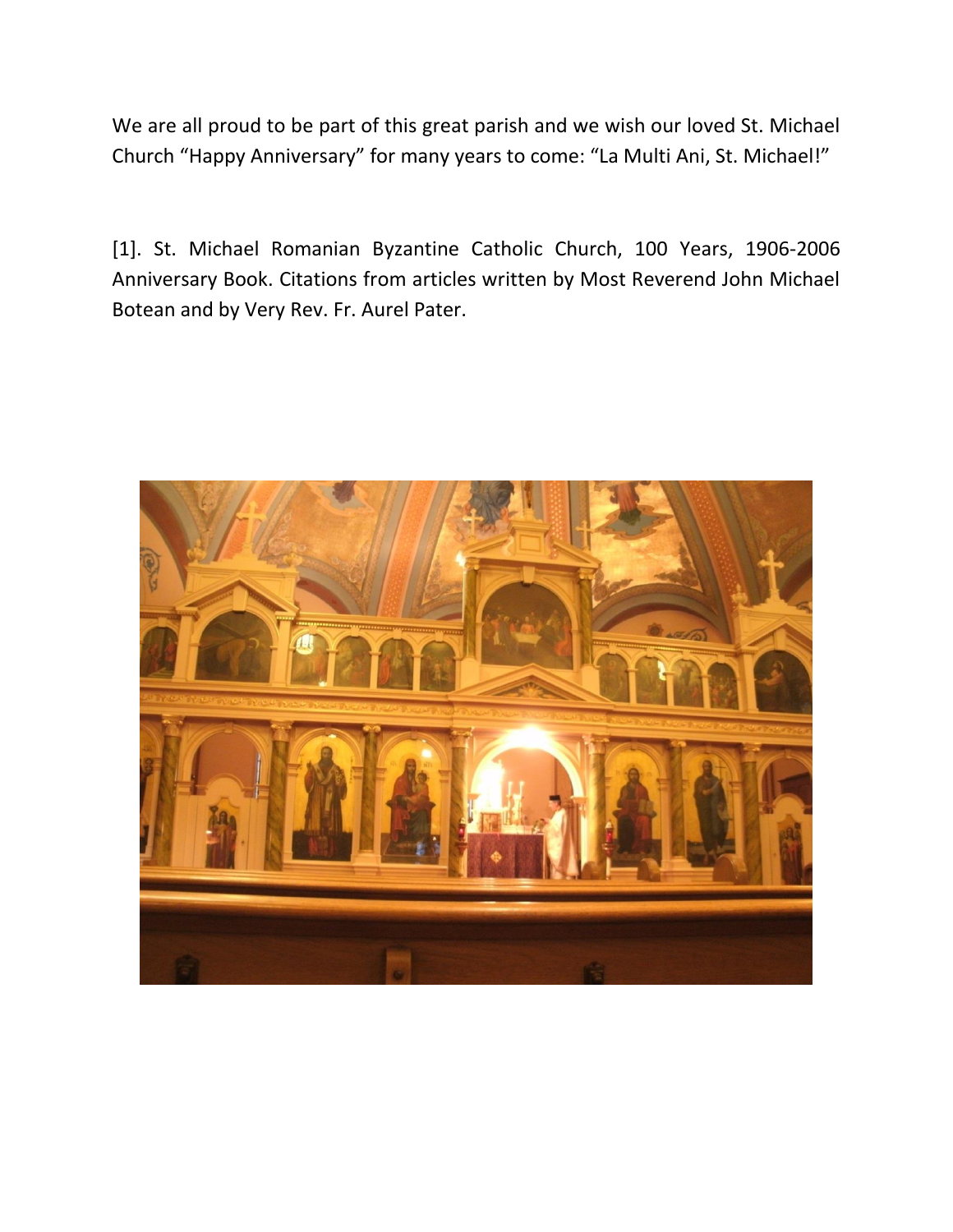